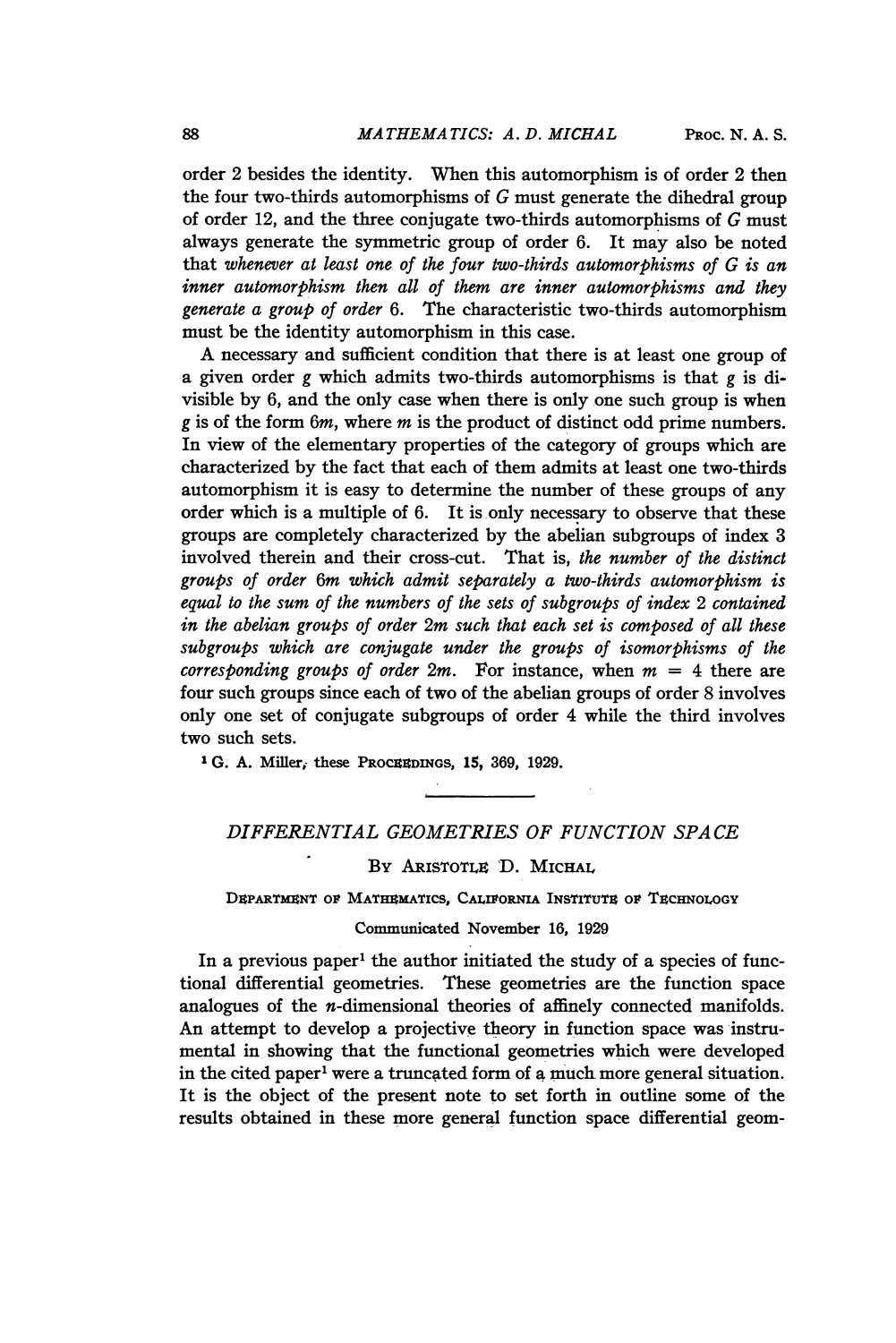etries. A detailed treatment of the subject with proofs will appear elsewhere.

Let  $y^x$  stand for an arbitrary continuous function of x defined over the interval  $a \leq x \leq b$ . We shall be concerned with  $1 - 1$  continuous functional transformations

$$
y^x = y^x[\bar{y}^s]
$$
 (1)

that transform a function  $\bar{y}^x$  into a continuous function  $y^x$  and that have differentials of the form

$$
\delta y^x = x_i y^x \delta y^{(x)} + y_i^x \delta y^{(x)} \quad (x_i y^{(x)} \neq 0)
$$
 (2)

with non-vanishing Fredholm determinants

$$
D[y_{.t}^* /_{t,0}^{\omega}] \neq 0. \tag{3}
$$

The notation used in the above formule is essentially in accord with the one adopted by me in my former paper.' We shall adhere to the convention of letting the repetition of a continuous index in a term, once as a subscript and once as a superscript, stand for integration with respect to that index over the fundamental interval  $(a, b)$ . A parenthesis about a continuous index will denote an exception to this integration convention.

A functional  $\xi_{\alpha}[y^*]$  which under (1) transforms in accordance with the law

$$
\bar{\xi}_{\alpha}[\bar{y}] = \xi_{\alpha}[y]_{\alpha,\mathcal{Y}}^{(\alpha)} + \xi_{\sigma} y_{,\alpha}^{\sigma} \tag{4}
$$

will be called a covariant vector while a functional  $\xi^{\alpha}[y^x]$  which under (1) transforms in accordance with the law

\n
$$
\bar{\xi}^{\alpha}[\bar{y}] = \xi^{\alpha}[y]_{\alpha} \bar{y}^{(\alpha)} + \xi^{\sigma} \bar{y}^{\alpha}_{,\sigma}
$$
\n

\n\n (5)\n

a contravariant vector. A pair of functionals  $t_{\alpha\beta}[y]$  and  $t_{\alpha}[y]$  will be said to constitute a covariant tensor of rank two if under (1) it transforms in accordance with

not to construct a covariant tensor of rank two in under (1) it transform  
\n
$$
\vec{t}_{\alpha\beta}[\vec{y}] = t_{\alpha\beta}[y]_{\alpha,\mathcal{Y}}^{(\alpha)}{}_{\beta,\mathcal{Y}}^{(\beta)} + t_{\sigma\beta}y_{,\alpha,\beta,\mathcal{Y}}^{(\beta)} + t_{\alpha\sigma}y_{,\beta,\alpha,\mathcal{Y}}^{(\alpha)} + t_{\sigma\tau}y_{,\alpha}^{\sigma}y_{,\beta}^{\tau} + t_{\alpha}[y]y_{,\beta,\alpha,\mathcal{Y}}^{(\alpha)} + t_{\beta}y_{,\alpha,\beta,\mathcal{Y}}^{(\beta)} + t_{\sigma}y_{,\alpha}^{\sigma}y_{,\beta}^{\sigma}
$$
\n
$$
\vec{t}_{\alpha}[\vec{y}] = (_{\alpha,\mathcal{Y}}^{(\alpha)})^2 t_{\alpha}[y].
$$
\n(6)

Theorem I.—A necessary and sufficient condition that  $\xi_{\alpha}[y]\delta y^{\alpha}$  be an absolute linear functional differential form is that  $\xi_{\alpha}$  be a covariant functional vector. A necessary and sufficient condition that

$$
t_{\alpha\beta}[y]\delta y^{\alpha} \delta y^{\beta} + t_{\alpha}(\delta y^{\alpha})^2
$$

be an absolute quadratic functional differential form is that the pair of functionals  $t_{\alpha\beta}[y]$ ,  $t_{\alpha}[y]$  form a covariant functional tensor of rank two.

 $Theorem II. -If$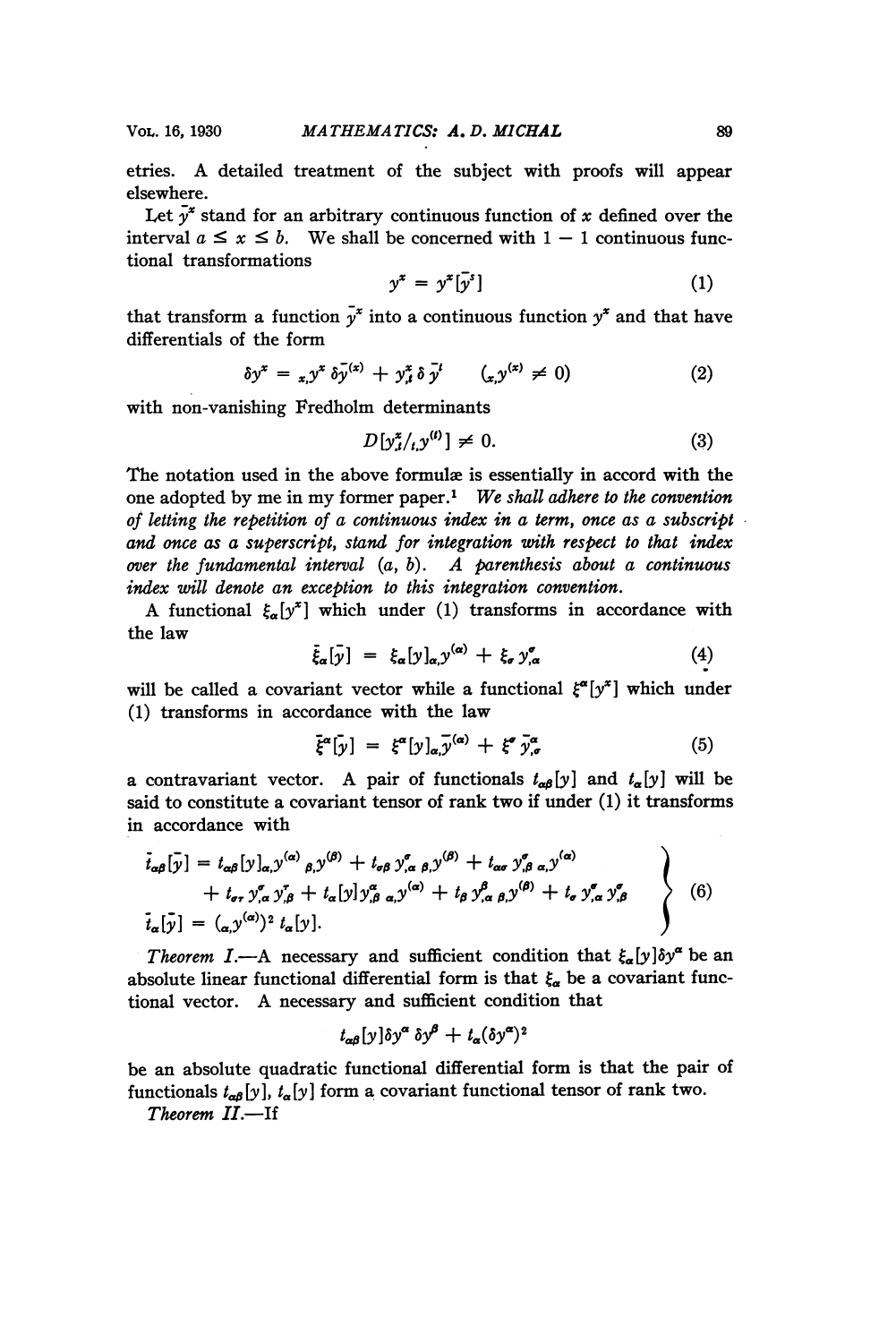$f_{\alpha\beta\ldots\gamma\delta} y^{\delta} + \varphi_{\alpha\beta\ldots\gamma} y^{(\alpha)} + \psi_{\alpha\beta\ldots\gamma} y^{(\beta)} + \ldots + \omega_{\alpha\beta\ldots\gamma} y^{(\gamma)} = 0,$ for all continuous functions  $w^{\alpha}$  such that  $y^{\alpha} = y^{\dot{b}} = 0$ , then in the field of continuous functions

$$
f_{\alpha\beta\ldots\gamma\delta}\equiv 0, \quad \varphi_{\alpha\beta\ldots\gamma}\equiv 0, \quad \psi_{\alpha\beta\ldots\gamma}\equiv 0, \quad \ldots, \quad \omega_{\alpha\beta\ldots\gamma}\equiv 0.
$$

Define the functional  $Q^{i}[z^{\alpha}, w^{\alpha}]$  by

$$
Q^{i}[z^{\alpha}, w^{\alpha}] = L^{i}_{\alpha\beta}[y]z^{\alpha}w^{\beta} + M^{i}_{\alpha}[y]z^{\alpha}w^{\alpha} + N^{i}_{\alpha}[y]z^{i}w^{\alpha} + O^{i}_{\alpha}[y]z^{\alpha}w^{i} + P^{i}_{\alpha}z^{i}w^{i}.
$$

Theorem  $III$ .  $-A$  necessary and sufficient condition that

$$
Q^i[z^{\alpha}, w^{\alpha}] = Q^i[w^{\alpha}, z^{\alpha}]
$$

for all continuous functions  $w^{\alpha}$  and  $z^{\alpha}$  which vanish at the end points of the fundamental interval  $(a, b)$  is that

 $L_{\alpha\beta}^i = L_{\beta\alpha}^i, \quad N_a^i = O_{\alpha}^i.$ 

The differentials of the functionals  $L, M, N, O, P$  will be assumed to be of the form

$$
\delta L_{\alpha\beta}^{i} = \sum_{\alpha, \beta} L_{\alpha\beta}^{i} \delta y^{(\alpha)} + \sum_{\beta, \beta, \beta} L_{\alpha\beta}^{i} \delta y^{(\beta)} + \sum_{\alpha, \beta, \gamma} L_{\alpha\beta}^{i} \delta y^{(\beta)} + L_{\alpha\beta, \gamma}^{i} \delta y^{\gamma}
$$
\n
$$
\delta M_{\alpha}^{i} = \sum_{\alpha, \beta, \beta} M_{\alpha}^{i} \delta y^{(\alpha)} + \sum_{i, \beta, \beta, \beta} M_{\alpha}^{i} \delta y^{(\beta)} + M_{\alpha, \beta}^{i} \delta y^{\beta}
$$
\n(similarly for  $\delta N_{\alpha}^{i}$  and  $\delta O_{\alpha}^{i}$ )

\n
$$
\delta P^{i} = \sum_{i, \beta, \beta} L_{\beta}^{i} \delta y^{(i)} + P_{\beta}^{i} \delta y^{\alpha}.
$$

Theorem  $IV. \rightarrow A$  necessary and sufficient condition that the functional (covariant functional differential)

$$
\Delta \xi^{i} = \delta \xi^{i} [y] + L_{\alpha\beta}^{i} \xi^{\alpha} \delta y^{\beta} + M_{\alpha}^{i} \xi^{\alpha} \delta y^{\alpha} + N_{\alpha}^{i} \xi^{i} \delta y^{\alpha} + O_{\alpha}^{i} \xi^{\alpha} \delta y^{i} + P^{i} \xi^{i} \delta y^{i} \quad (8)
$$

transform in accordance with the functional contravariant law (5) whenever  $\xi^i[y]$  is a contravariant functional vector with a differential

$$
\delta \xi^i = \, _{i,} \xi^{(i)} \, \delta y^i \, + \, \xi^i_{,\alpha} \, \delta y^{\alpha}
$$

is that the functionals  $L_{\alpha\beta}^i$ ,  $M_{\alpha}^i$ ,  $N_{\alpha}^i$ ,  $O_{\alpha}^i$ ,  $P^i$  have the following laws of transformation, under the functional transformations (1):

$$
\overline{L}_{jk}^{i}[\bar{y}] = {}_{i}\overline{y}^{i} \alpha_{jk}^{(i)} + \overline{y}^{i}_{,\sigma} \alpha_{jk}^{e} + \overline{y}^{i}_{,\sigma} \beta_{k}^{(j)} + \overline{y}^{i}_{,\sigma} \gamma_{j}^{(k)} \n\overline{M}_{j}^{i}[\bar{y}] = {}_{i}\overline{y}^{i} \epsilon_{j}^{(i)} + \overline{y}^{i}_{,\sigma} \epsilon_{j}^{e} + \overline{y}^{i}_{,\sigma} \xi^{(j)} \n\overline{N}_{j}^{i}[\bar{y}] = {}_{i}\overline{y}^{i} \beta_{j}^{(i)} \n\overline{D}_{j}^{i}[\bar{y}] = {}_{i}\overline{y}^{i} \gamma_{j}^{(i)} \n\overline{P}^{i}[\bar{y}] = {}_{i}\overline{y}^{i} \xi^{(i)}
$$
\n(9)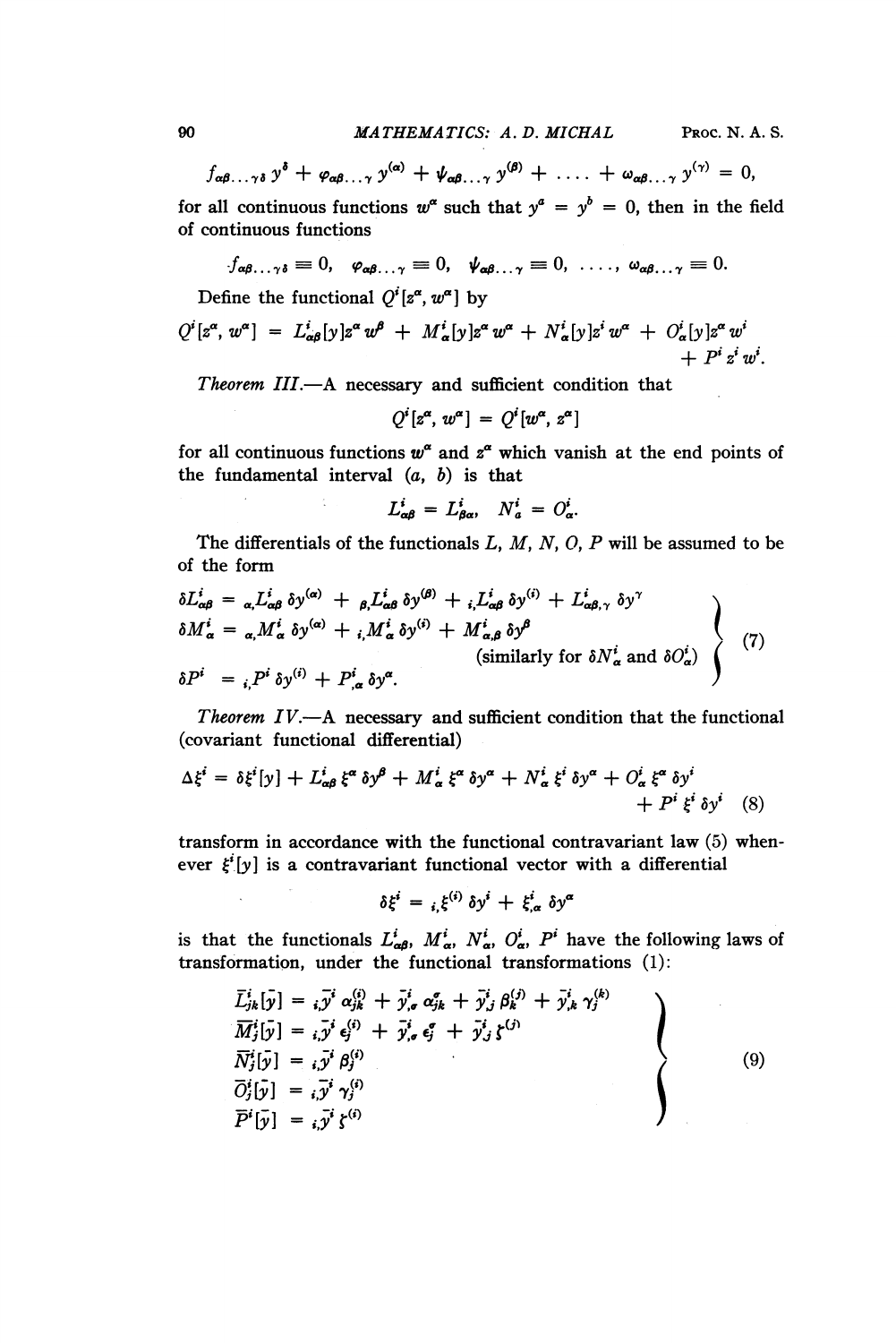The functionals  $\alpha$ ,  $\beta$ ,  $\gamma$ ,  $\epsilon$ ,  $\zeta$  in (9) are defined by

$$
\alpha_{jk}^{i} = y_{jk}^{i} + L_{jk\,j}^{i} y_{jk}^{(j)} + L_{j\sigma\,j}^{i} y_{jk}^{(j)} + L_{\sigma k}^{i} y_{,j\,k}^{a} y_{,k}^{(k)}
$$
\n
$$
+ L_{\sigma r}^{i} y_{,j}^{r} y_{,k}^{r} + M_{j\,j}^{i} y_{,j}^{(j)} y_{,k}^{i} + M_{k}^{i} y_{,j}^{(j)} y_{,k}^{k} + M_{\sigma}^{i} y_{,j}^{r} y_{,k}^{r}
$$
\n
$$
+ N_{k}^{i} y_{,j\,k}^{i} y_{,k}^{(k)} + N_{\sigma}^{i} y_{,j}^{i} y_{,k}^{r} + O_{j\,j}^{i} y_{,j}^{(j)} y_{,k}^{i} + O_{\sigma}^{i} y_{,j}^{r} y_{,k}^{r}
$$
\n
$$
+ P^{i} y_{,j}^{i} y_{,k}^{i}
$$
\n
$$
\beta_{k}^{j} = y_{,j}^{(j)} + N_{k\,j}^{j} y_{,k}^{(j)} y_{,k}^{(k)} + N_{\sigma\,j}^{j} y_{,j}^{(j)} y_{,k}^{r} + P^{j} y_{,j}^{(j)} y_{,k}^{j}
$$
\n
$$
\gamma_{k}^{j} = y_{,j}^{(j)} + O_{k\,j}^{j} y_{,k}^{(j)} y_{,k}^{(k)} + O_{\sigma\,j}^{j} y_{,j}^{(j)} y_{,k}^{r} + P^{j} y_{,j}^{(j)} y_{,k}^{j}
$$
\n
$$
\epsilon_{j}^{i} = y_{,j}^{i} y_{,j}^{i} + M_{j}^{i} (y_{,j}^{(j)})^{2}
$$
\n
$$
\zeta_{j}^{i} = u_{j} y_{,j}^{(i)} + P^{(i)} (y_{,j}^{i})^{2}
$$
\n(10)

For obvious reasons, the sequence of five functionals  $L_{jk}^i$ ,  $M_j^i$ ,  $N_j^i$ ,  $O_j^i$ ,  $P<sup>i</sup>$  will be said to determine an affine connection in our function space. An affine connection for which

$$
L_{jk}^{i} = \Gamma_{jk}^{i}
$$
 
$$
(\Gamma_{jk}^{i} = \Gamma_{kj}^{i})
$$

$$
N_{j}^{i} = O_{j}^{i}
$$

will be called a symmetric affine connection. It is clear from (9) that the<br>
conditions<br>  $\Gamma_{jk}^i = \Gamma_{kj}^i, \qquad N_j^i = O_j^i$  (11)<br>  $\Gamma_{j,k}^i = \Gamma_{j}^i$  (11) conditions

$$
\Gamma_{jk}^i = \Gamma_{kj}^i, \qquad N_j^i = O_j^i \tag{11}
$$

are invariant under an arbitrary change of functional variable  $y^i$ . Thus a symmetric affine connection is determined by a sequence of four functionals  $\Gamma_{ik}^{i}$ ,  $M_{j}^{i}$ ,  $N_{j}^{i}$ ,  $P^{i}$  whose law of transformation is obtained from (9) in an obvious manner. From now on we shall deal explicitly only with the symmetric affine connection. However, much that we shall have to say has corresponding parts in a theory of an asymmetric affine connection.

Let us define a pair of functionals  $\xi^i_{;\alpha}, i, \xi^{(i)}$  by

$$
\begin{aligned}\n\dot{\xi}_{;\alpha}^{(i)} &= \xi_{,\xi}^{(i)} + \xi^{\sigma} N_{\sigma}^{i} + \xi^{i} P^{i} \\
\dot{\xi}_{;\alpha}^{i} &= \xi_{,\alpha}^{i} + \xi^{\sigma} \Gamma_{\sigma\alpha}^{i} + \xi^{(\alpha)} M_{\alpha}^{i} + \xi^{i} N_{\alpha}^{i}.\n\end{aligned}\n\bigg\}.
$$
\n(12)

The sequence  $i_k \xi^{(i)}$ ,  $\xi_{i\alpha}^i$  so defined will be called the *covariant functional* derivative of  $\xi^i$  with respect to the affine connection  $\Gamma$ , M, N, P. This definition is justified by the theorem.

Theorem  $V$ .-The covariant functional derivative of a contravariant functional vector  $\xi^{i}[y]$  constitute a mixed functional tensor of rank two covariant of rank one and contravariant of rank one, i.e., the sequence of functionals  $i, \xi^{(i)}$ ,  $\xi_{i\alpha}^{i}$  transforms in accordance with the law

$$
i_{\vec{i}}\tilde{\xi}^{(i)} = i_{\vec{i}}\xi^{(i)}
$$
  
\n
$$
\tilde{\xi}^{i}_{;\alpha} = \xi^{i}_{;\alpha^{*}\alpha, y^{(\alpha)}} i_{\cdot} \bar{y}^{(i)} + \xi^{i}_{;\sigma} y^{*}_{,\alpha} i_{\cdot} \bar{y}^{(i)} + \xi^{*}_{;\alpha} \alpha_{\cdot} y^{(\alpha)} y^{i}_{,\sigma}
$$
  
\n
$$
+ \xi^{*}_{;\tau} y^{*}_{,\alpha} \bar{y}^{i}_{,\sigma} + i_{\cdot} \xi^{i} \bar{y}^{(i)} y^{i}_{,\alpha} + \alpha_{\cdot} \xi^{\alpha} \alpha_{\cdot} y^{(\alpha)} \bar{y}^{i}_{,\alpha} + \sigma_{\cdot} \xi^{\sigma} y^{*}_{,\alpha} \bar{y}^{i}_{,\sigma}.
$$
\n(13)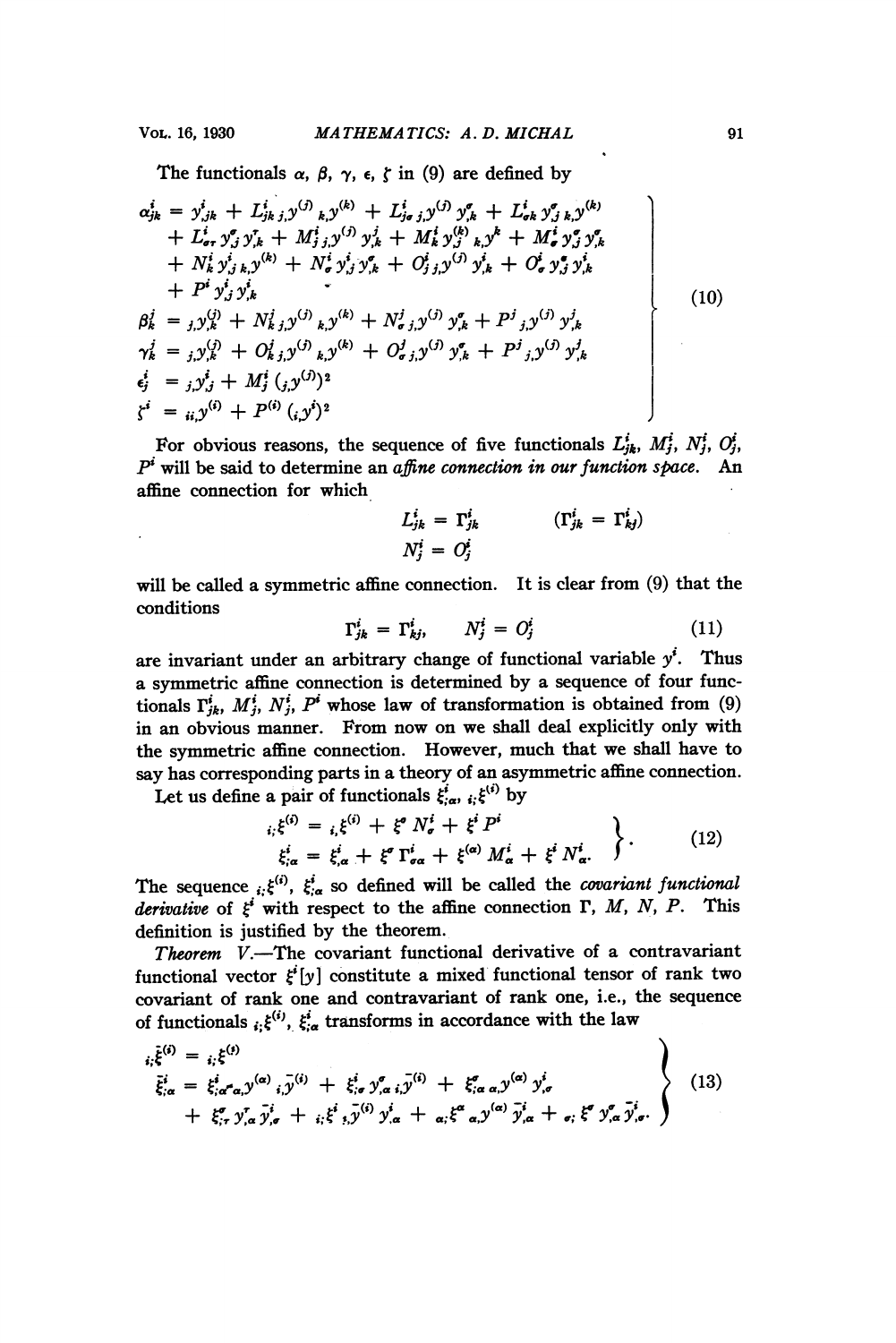Clearly the *covariant functional differential* of  $\xi^{i}$  for the symmetric case can be written as

$$
\Delta \xi^i = \, _{i;} \xi^i \, \delta y^{(i)} \, + \, \xi^i_{;\alpha} \, \delta y^{\alpha}.\tag{14}
$$

Similar results hold good for the covariant functional derivative  $i, \xi_i$ ,  $\xi_{i;\alpha}$  of the covariant functional vector  $\xi_i$ ÷

$$
i_i \xi_i = i_i \xi_i - \xi_\sigma M_i^\sigma - \xi_i P^{(i)}
$$
  
\n
$$
\xi_{i;\alpha} = \xi_{i,\alpha} - \xi_\alpha N_i^{(\alpha)} - \xi_i N_\alpha^{(i)} - \xi_\sigma \Gamma_{i\alpha}^\sigma.
$$
 (15)

The functionals  $i, \xi_i$ ,  $\xi_{i;\alpha}$  constitute a covariant functional tensor of rank two and hence transform in accordance with the law (6).

*Theorem VI.*—The conditions for the complete integrability of the variational equation<sup>2</sup>

$$
\delta \xi^{i} + \Gamma^{i}_{\alpha\beta} \xi^{\alpha} \delta y^{\beta} + M^{i}_{\alpha} \xi^{\alpha} \delta y^{\alpha} + N^{i}_{\alpha} \xi^{i} \delta y^{\alpha} + N^{i}_{\alpha} \xi^{\alpha} \delta y^{i} + P^{i} \xi^{i} \delta y^{i} = 0
$$
\n(16)

are

$$
B_{\alpha\beta\gamma}^i = 0, \quad C_{\alpha\beta}^i = 0, \quad D_{\alpha\beta}^i = 0, \quad E_{\alpha}^i = 0, \quad F_{\alpha}^i = 0 \tag{17}
$$

where

$$
B_{\alpha\beta\gamma}^{i} = \Gamma_{\alpha\beta,\gamma}^{i} - \Gamma_{\alpha\gamma,\beta} + \Gamma_{\alpha\beta}^{\sigma} \Gamma_{\sigma\gamma}^{i} - \Gamma_{\alpha\gamma}^{\sigma} \Gamma_{\sigma\beta}^{i} + \Gamma_{\alpha\beta}^{\prime} N_{\gamma}^{i} - \Gamma_{\alpha\gamma}^{\prime} N_{\beta}^{i} + N_{\beta}^{(\alpha)} \Gamma_{\alpha\gamma}^{i} - N_{\gamma}^{(\alpha)} \Gamma_{\alpha\beta}^{i} + N_{\alpha}^{(\beta)} \Gamma_{\beta\gamma}^{i} - N_{\alpha}^{(\gamma)} \Gamma_{\gamma\beta}^{i} + \Gamma_{\alpha\beta}^{(\gamma)} M_{\gamma}^{i} - \Gamma_{\alpha\gamma}^{\alpha} M_{\beta}^{i} C_{\alpha\beta}^{i} = \sum_{\alpha} \Gamma_{\alpha\beta}^{i} - M_{\alpha,\beta}^{i} - M_{\alpha}^{\sigma} \Gamma_{\sigma\beta}^{i} - M_{\alpha}^{i} N_{\beta}^{i} + N_{\beta}^{(\alpha)} M_{\alpha}^{i} - P^{(\alpha)} \Gamma_{\alpha\beta}^{i} - M_{\alpha}^{(\beta)} M_{\beta}^{i} D_{\alpha\beta}^{i} = i \Gamma_{\alpha\beta}^{(i)} - N_{\alpha,\beta}^{i} + \Gamma_{\alpha\beta}^{\sigma} N_{\sigma}^{i} + \Gamma_{\alpha\beta}^{i} P^{i} - N_{\alpha}^{i} N_{\beta}^{i} + N_{\beta}^{(\alpha)} N_{\alpha}^{i} + N_{\alpha}^{(\alpha)} N_{\beta}^{i} E_{\alpha}^{i} = i \Gamma_{\alpha\beta}^{(i)} - \sum_{\alpha} N_{\alpha}^{i} + M_{\alpha}^{\sigma} N_{\sigma}^{i} + M_{\alpha}^{i} P^{i} + P^{(\alpha)} N_{\alpha}^{i}
$$
(18)

Let  $\xi^{i}[y]$ ,  $\eta^{i}[y]$ ,  $\zeta^{i}[y]$  be arbitrary contravariant functional vectors and  $u_i[y]$  an arbitrary covariant functional vector. Then the general normal quadrilinear functional form  $Q[\xi, \eta, \zeta, u]$  will have fifteen functional coefficients. The conditions

$$
Q[\xi, \eta, \zeta, u] = -Q[\xi, \zeta, \eta, u]
$$
  
Q[\xi, \eta, \zeta, u] + Q[\zeta, \xi, \eta, u] + Q[\eta, \zeta, \xi, u] = 0 (19)

for arbitrary  $\xi$ ,  $\eta$ ,  $\zeta$ ,  $u$  cut down the number of independent functional coefficients to five. The functionals  $B_{\alpha\beta\gamma}^i$ ,  $C_{\alpha\beta}^i$ ,  $D_{\alpha\beta}^i$ ,  $E_{\alpha}^i$ ,  $F_{\alpha}^i$ , which constitute the functional curvature tensor based on a general symmetric affine connection of our function space, can be thought of as the functional coefficients of an absolute quadrilinear functional form  $Q[\xi, \eta, \zeta, u]$  with symmetry conditions (19).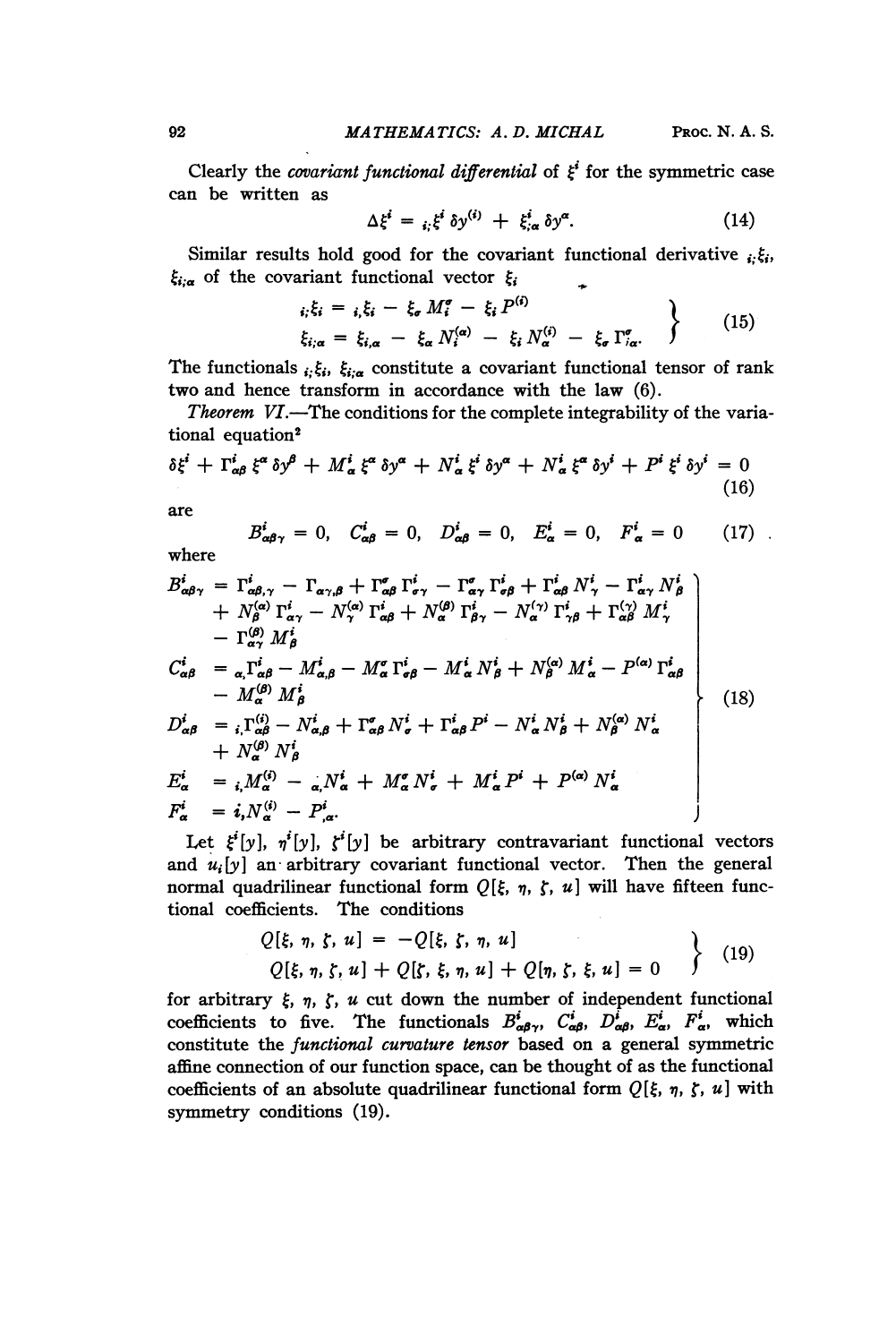Definition of an absolute functional tensor.—A sequence of functionals of  $y<sup>i</sup>$  that are the coefficients of an absolute multilinear functional form  $M[\xi, \ldots, \eta, u, \ldots, v]$  in r contravariant vectors  $\xi^{i}[y], \ldots, \eta^{i}[y]$  and s covariant vectors  $u_i[y], \ldots, v_i[y]$  will be said to constitute an absolute functional tensor of rank  $r + s$ , covariant of rank r and contravariant of rank s.

The law of transformation of a functional tensor possesses the properties of linear homogeneity and transitivity.

A theory of covariant functional differentiation based on  $\Gamma^i_{\alpha\beta}$ ,  $M^i_{\alpha}$ ,  $N_a^i$ ,  $P^i$  is obtained by an extension of the elimination methods of my previous paper.' An alternative method is developed based on the covariant differential of the multilinear form M.

If we now assume that  $y^*(t)$  is an analytic function of t for  $t_0 \leq t \leq t_1$  and that  $\Gamma^i_{\alpha\beta}$ ,  $M^i_{\alpha}$ ,  $N^i_{\alpha}$ ,  $P^i$  for an arbitrarily given  $y^x(t)$  are analytic functions of  $t$ , it is possible to make the *integro-differential equation* 

$$
\frac{\partial y^{j}(t)}{\partial t} \left( \frac{\partial^{2} y^{i}(t)}{\partial t^{2}} + \Gamma^{i}_{\alpha\beta} \frac{\partial y^{\alpha}}{\partial t} \frac{\partial y^{\beta}}{\partial t} + M^{i}_{\alpha} \left( \frac{\partial y^{\alpha}}{\partial t} \right)^{2} + 2 N^{i}_{\alpha} \frac{\partial y^{i}}{\partial t} \frac{\partial y^{\alpha}}{\partial t} + P^{i} \left( \frac{\partial y^{i}}{\partial t} \right)^{2} \right)
$$
\n
$$
= \frac{\partial y^{i}}{\partial t} \left( \frac{\partial^{2} y^{j}(t)}{\partial t^{2}} + \Gamma^{j}_{\alpha\beta} \frac{\partial y^{\alpha}}{\partial t} \frac{\partial y^{\beta}}{\partial t} + M^{j}_{\alpha} \left( \frac{\partial y^{\alpha}}{\partial t} \right)^{2} + 2 N^{j}_{\alpha} \frac{\partial y^{j}}{\partial t} \frac{\partial y^{\alpha}}{\partial t} + P^{j} \left( \frac{\partial y^{j}}{\partial t} \right)^{2} \right)
$$
\n
$$
+ P^{j} \left( \frac{\partial y^{j}}{\partial t} \right)^{2} \right)
$$
\n(20)

the basis of a "geometry of paths" in our function space. For an "affine parameter" s defined along a functional path, the equations (20) for the path take the form

path take the form  
\n
$$
\frac{\partial^2 y^i(s)}{\partial s^2} + \Gamma^i_{\alpha\beta} \frac{\partial y^{\alpha}}{\partial s} \frac{\partial y^{\beta}}{\partial s} + M^i_{\alpha} \left(\frac{\partial y^{\alpha}}{\partial s}\right)^2 + 2N^i_{\alpha} \frac{\partial y^i}{\partial s} \frac{\partial y^{\alpha}}{\partial s} + P^i \left(\frac{\partial y^i}{\partial s}\right)^2 = 0.
$$
\n(21)

For the theory of normal functional coordinates  $z^i$  we have the following theorem.

Theorem VII.-An arbitrary functional coördinate transformation

$$
\bar{y}^i = \bar{y}^i[y]
$$

induces a linear homogeneous functional transformation of the third kind

$$
\bar{z}_i = (i \bar{y}^{(i)})_q z^i + (\bar{y}^i_{,\alpha})_q z^{\alpha} \qquad (D[\bar{y}^i_{,\alpha}/\alpha, \bar{y}^{(\alpha)})_q \neq 0
$$

in the normal functional coördinates  $\vec{z}^i$ ,  $\vec{z}^i$  with the same origin  $y^i = q^i$ .

The whole theory of the extensions of tensors (in particular the general